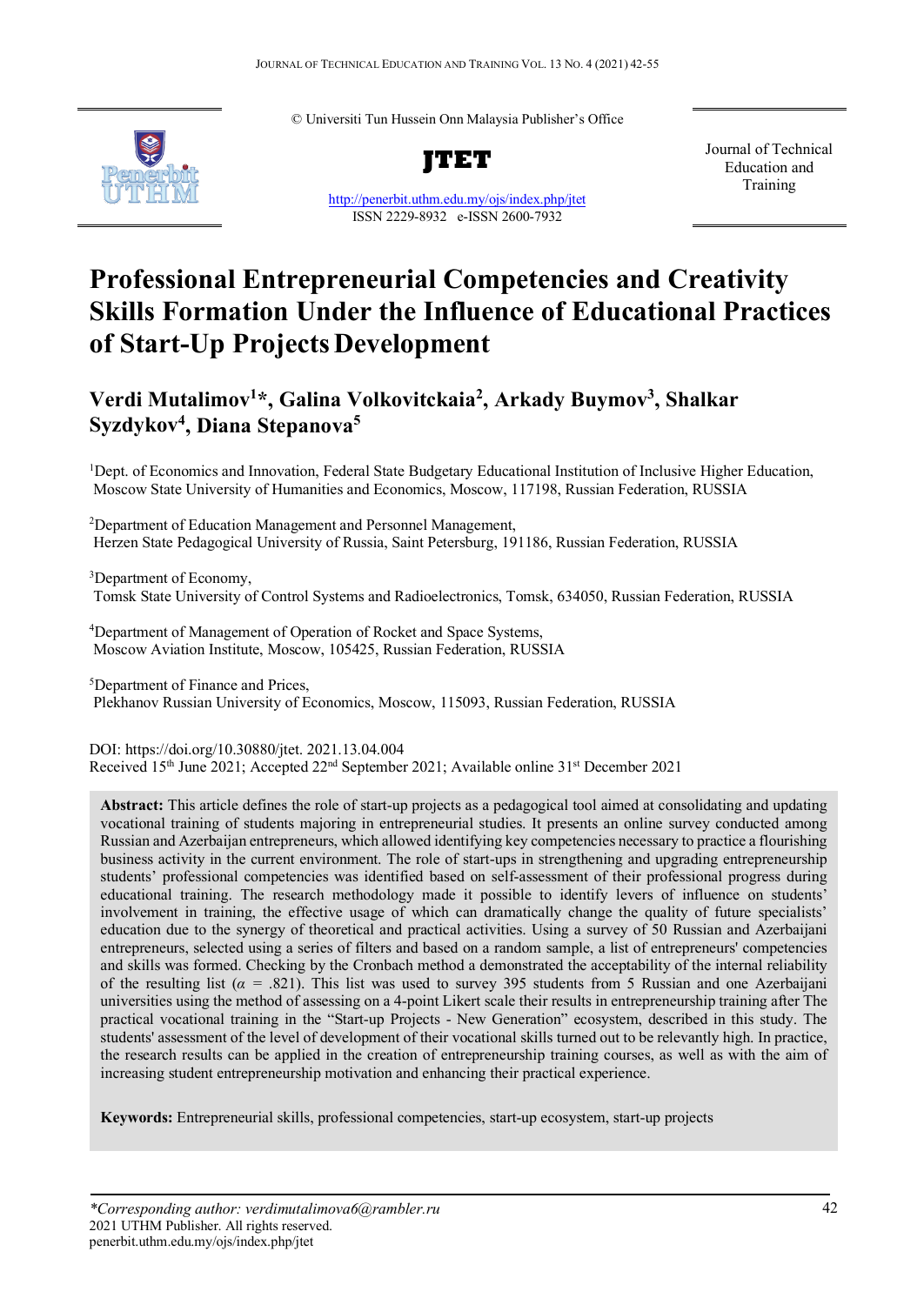#### **1. Introduction**

Digital transformation of social and economic life and advancements in science, computing, mathematics, engineering, and technology have caused subsequent shifts in the educational paradigm, providing students with a variety of opportunities to participate in global educational processes (Tamrongkunanan & Tanitteerapan, 2020). The main goal of the current educational space is to allow students to acquire modern vocational skills and competencies necessary for living a prosperous life and building a successful career in the era of the Fourth Industrial Revolution. Against this background, staffing of the new digital age is focused, first of all, on developing the following skills and competencies: complex problem solving, critical thinking, creativity, people management, coordinating with others, emotional intelligence, judgment and decision making, service orientation, negotiation, and cognitive flexibility (Gleason, 2018).

The global market is predominantly driven by a knowledge-based economy. At the same time, competitive advantages in this knowledge-based economy depend greatly on technological progress and innovation. Knowledge has become one of the main factors influencing not only the economic but also the social dimension (Tamrongkunanan & Tanitteerapan, 2020). The transition to a knowledge-based economy is associated with the innovation system's paradigm shift. This shift implies the increasing importance of social innovation, combines the economic and social innovation aspects, and presupposes equal priority in creating profit opportunities and generating social value. Today, the global business sphere is notable for the prevalence of transnational corporations with an increasing stratum of employees, specialists, and managers, whose career is connected with many countries globally (Syzdykova et al. 2020).

The development of science and technology results in new socio-economic challenges that become more complex and diverse. Therefore, a more creative approach is required to address numerous rapidly developing problems of our time (Vidergor et al. 2019). The introduction of a creative approach to education, as well as active integration of scientific knowledge and technological and creative skills, contributes to producing new generations having potency to solve complex social and environmental issues (Yusnaeni et al. 2017). Such generations are predicted to be productive, innovative, flexible, and adaptive in overcoming the impacts of science and technology development.

Entrepreneurship is a key competence for growth, employment, and personal fulfilment in the modern world. Education systems can significantly contribute to successfully addressing the entrepreneurial challenge associated with the lack of professional workers in the business segment. In this regard, numerous university programs and courses aim to upgrade conditions for entrepreneurial activity among their students. Their mission is to develop and enhance students' skills to work in an entrepreneurial context (Saukkonen, 2017). Modern students should be able to think rationally and solve various challenging situations (Duda et al. 2019; Zainuddin et al. 2020). Therefore, the central task of higher education is to support the comprehensive development of students' creative thinking (Zainuddin et al. 2020).

In recent years, partly due to the recession and partly due to technological changes, the promotion of entrepreneurship has become among the priorities of countries' economic development. Entrepreneurship education stimulates the creation of business initiatives by developing students' creative thinking, delivers future business owners an understanding of entrepreneurship concepts, as well as trains and motivates them to engage in vocational training. We do not know of any academically precise, generally accepted definition of the difference between entrepreneurial and traditional business education. Business education has a longer history, which is why it is often referred to as a traditional discipline. The difference in these two types of educational disciplines manifests itself in different instructions, course content and, above all, in the careers towards which the graduates are oriented. It is believed that the Bachelor of Entrepreneurship is focused on finding and identifying entrepreneurial opportunities, starting your own business, or running a small and mediumsized business. A more traditional business education involves a more scientific approach to understanding the internal working conditions of large businesses to learn how it can better run and effectively drive change within a large business (Aparicio et al. 2019).

In today's changing business environment, education plays a significant role in the development of entrepreneurship. However, there is a need to carry out more research on the way of conducting entrepreneurship training. Entrepreneurship development attracts the attention of academics, policymakers and practitioners. The role of education vocational training in fostering entrepreneurship is gaining importance rapidly since educational institutions' initiatives to support the creation of new businesses are viewed as driving forces for economic growth, job creation, and innovation (Azanza et al. 2017).

Already a traditional approach to the training of entrepreneurs has become the use of problem-oriented learning (PBL), which allows you to immediately prepare a specialist to face risky situations and focus him on finding ambiguous and non-obvious solutions (Munawaroh, 2020; Wang et al. 2019). Self-search is one of the key competencies for an entrepreneur. No less traditional in business education and no less widely used is role-based training, which stimulates motivation, human relations and social competence of future entrepreneurs (Fellnhofer, 2017). However, this type of training, with high emotionality, rarely allows the full use of the entire volume of economic data that requires comprehension in order to make decisions within the framework of solving a problem. In connection with solving problems, real-life cases are involved, which are often offered to teach or conduct individual training to specially invited experienced entrepreneurs or company representatives (Galvão et al. 2018; Henry & Lewis, 2018; Sopjani, 2019). The disadvantage of this form of vocational training is manifested in the fact that more often it takes place in the form of transferring information from an invited person, which excludes obtaining one's own experience. On the other hand, the use of computer economic modelling programs can be effective, but it excludes the peculiarities of the stress of human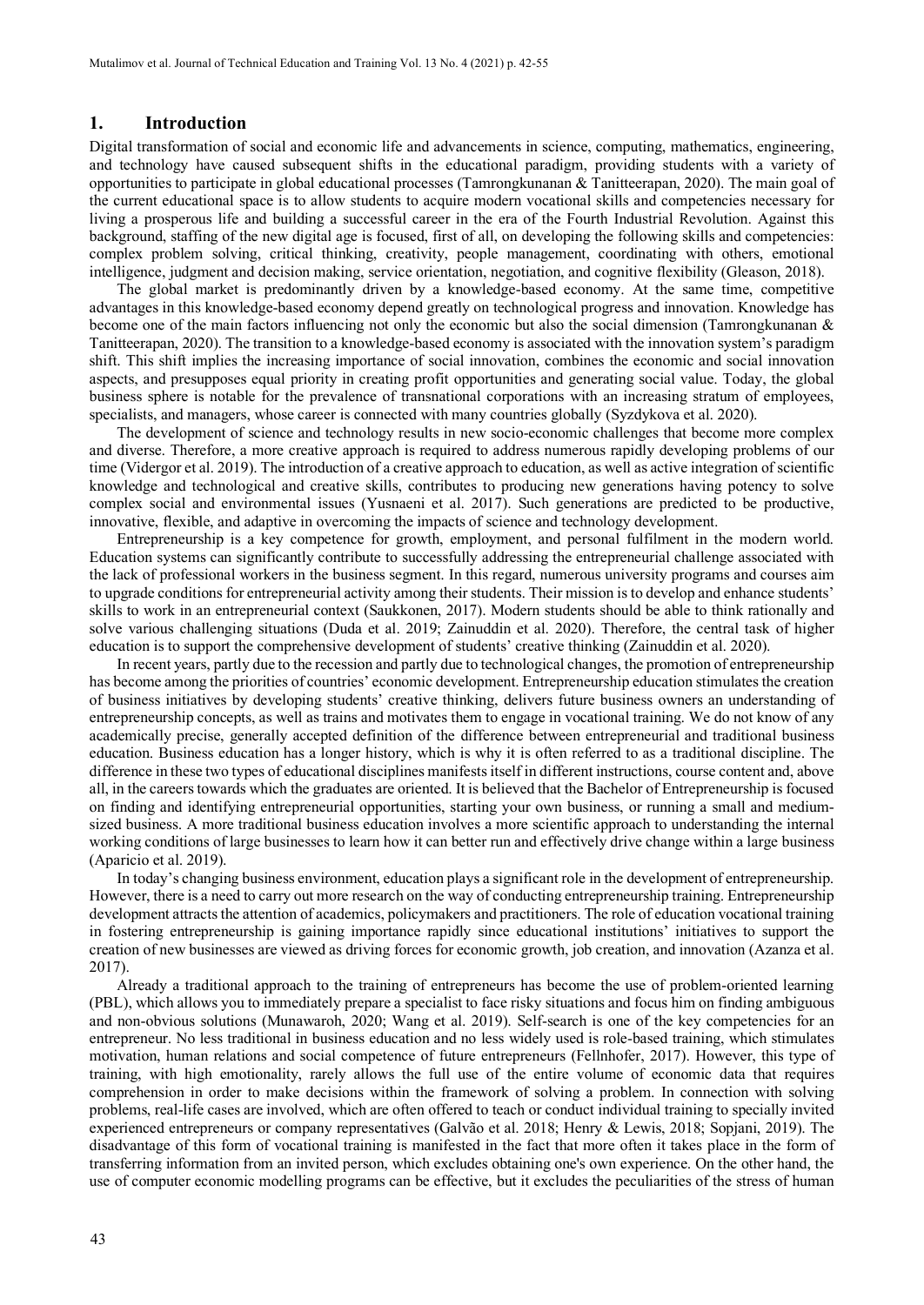communication, the flow of real business processes with their surprises or the unpredictable nature of the change of circumstances (Mavi et al. 2017).

The novelty and contribution of the research to the study of vocational training is determined by the students' assessment of an attempt to create a modeling environment based on the development of their own startup using rolebased and modeling tools and problem-based learning based on real-life cases offered by experienced entrepreneurs. The difference between this method and others proposed in the literature lies in the creation of not only a digital modeling environment, and not exclusively role-based modeling of situations, but a complete sequence of startup development throughout the course with the inclusion of unpredictable human communication and intervention of little predictable factors, which brings modelling closer to real entrepreneurial experience. In this regard, this article intends to determine the role and influence of start-up projects viewed as a pedagogical tool aimed at strengthening and upgrading the professional competencies of students majoring in entrepreneurial studies. This goal can be achieved after the following tasks are fulfilled:

- i. conduct an online survey among entrepreneurs of the Russian Federation and Azerbaijan and determine the key competencies required for successful entrepreneurial activity in modern business conditions;
- ii. develop a "Start-up Projects New Generation" concept aimed at improving entrepreneurial initiatives and test it in the context of educational programs of the Peoples' Friendship University of Russia, Azerbaijan State University of Economics, Herzen State Pedagogical University of Russia, Tomsk State University of Control Systems and Radioelectronics, Moscow Aviation Institute, and Plekhanov Russian University of Economics;
- iii. characterize the main pedagogical models embedded in the concept;
- iv. identify the role of start-ups in strengthening and upgrading the professional competencies of entrepreneurship students based on self-assessment of their professional progress during training in the "Start-up Projects - New Generation" ecosystem;
- v. analyze the influence of start-up developing practices on the subjective quality of the educational process from the standpoint of students' opinion;
- vi. define the conditions for assessing the relationship between opportunities for professional growth of students and the perceived quality of education;
- vii. assess the relationship between opportunities for professional growth and the perceived quality of learning from the point of view of female and male students.

## **2. Materials and Methods**

## **2.1. Research Design Pedagogical Models of the "Start-Up Projects - New Generation" Concept**

Problem-Based learning (PBL) is a learning model that provides students with the ability to acquire critical thinking skills and solve complex challenges by modelling real-world problems, the conceptual basis of which is relevant for the sphere of future professional activity. The PBL approach to teaching allows one to consolidate the theoretical knowledge gained in the learning process and then apply it in practice when generating solutions to problematic issues. In particular, the PBL process in its theory supports the development of critical thinking skills based on applied designs (Darhim et al. 2020). In the PBL, problems are used as the first step in collecting and integrating new knowledge. This learning model provides students with a deeper understanding of both theoretical and practical analysis of current issues. PBL focuses on presenting a problem (real-stimulus) to students, then asking them to solve it through research and a series of investigations based on the theory, concepts, and principles learned from different perspectives. The PBL curriculum consists of problems that have been carefully designed and chosen, requiring students to be proficient in critical thinking, problem-solving, self-directed strategic learning, and teamwork skills. The process replicates the systemic approach commonly applied to address the challenges a person faces during life and career (Munawaroh, 2020). The PBL model is a learning approach in which students work on authentic problems to develop their own knowledge as well as research and higher-level thinking skills.

Modelling, simulation, and role-playing are often referred to as effective pedagogical methods applied during PBL. Simulation in educational practice is regarded as a teaching method that reflects a real situation through a game, scenario, role play, and sociodrama carried out by imitating real-world phenomena through the interactional process to gain professional experience, consolidate knowledge and skills. Simulation is an active learning method that can improve the students' involvement and give them a chance to participate in a real business environment through gaining professional analytical experience, namely, observing and reflecting process. Simulation of real situations in teaching entrepreneurship develops students' interest in studying the discipline and promotes the use of knowledge in practice. Learning technique in simulation role-play is the active, innovative, and effective learning to achieve a specific educational goal, such as the application of theoretical knowledge to solving a real problem (Amri et al. 2020). Simulation-based learning is a very effective and interactive learning experience that allows one to visualize the real condition of socio-economic phenomena.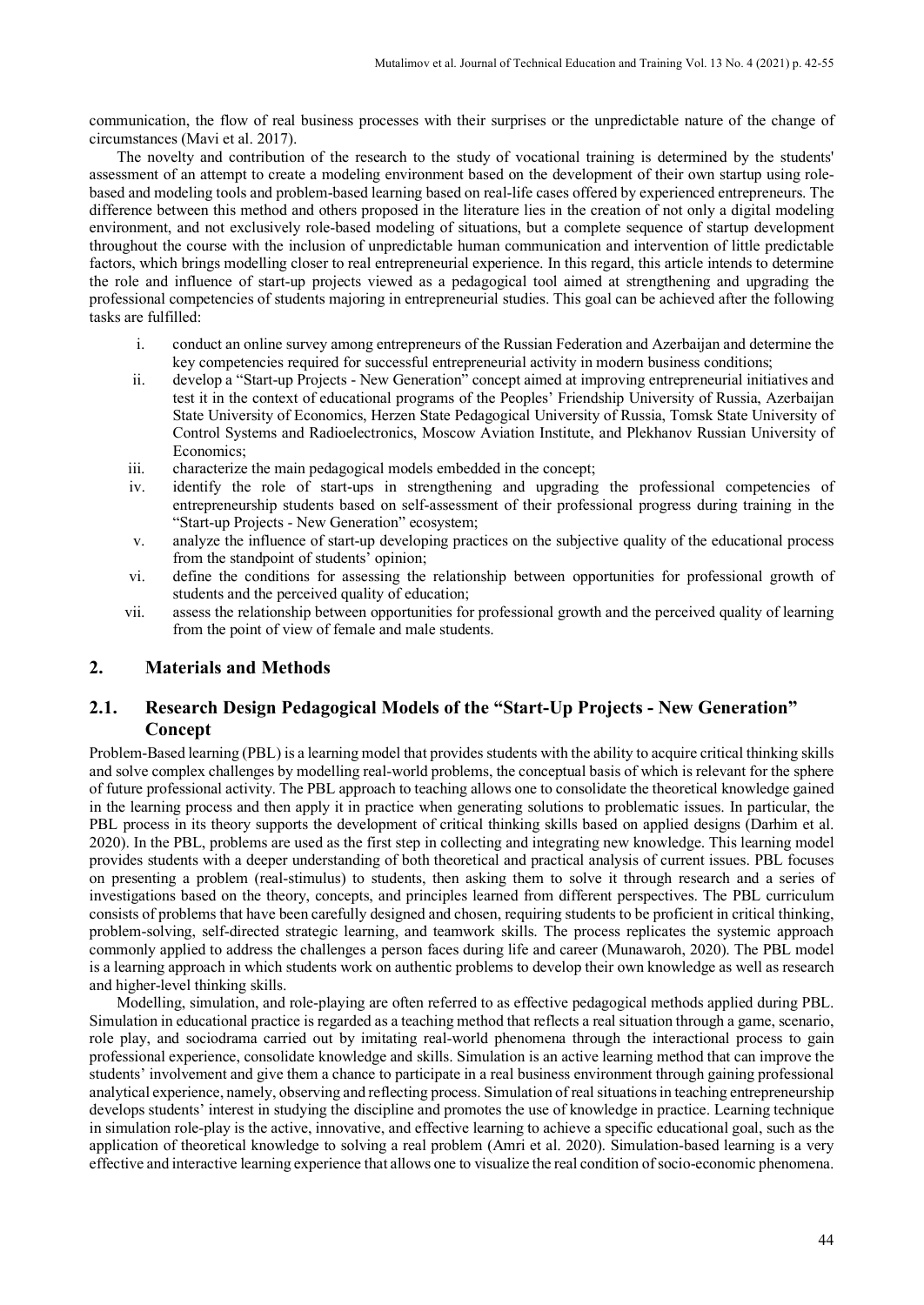This novel technology is empowered to create an environment that enables cooperation and the application of available knowledge and skills to solve real business challenges.

Similar to PBL, creative responsibility-based learning (CRBL) is an innovative learning design that facilitates the development of students' scientific creativity skills that act as a connecting factor between scientific knowledge gained in solving real-life challenges. The mastery of scientific knowledge is a prerequisite for scientific research and the fulfilment of scientific creativity tasks. However, there is no significant correlation between students' scientific knowledge and scientific creativity in CRBL. This innovative learning practice is designed to teach students the responsibilities, science process skills, and scientific creativity; while scientific knowledge is only a nurturing effect of the learning environment with CRBL (Zainuddin et al. 2020).

The generation of economically valuable and fresh ideas is critical to the 21st-century economy (Tamrongkunanan & Tanitteerapan, 2020). Apart from this, the ability to generate and apply novel and useful solutions to specific issues via transforming them into solutions that add value to society continues to be critical for many world economies' development (Sopjani, 2019). One way innovative ideas can positively impact society is through newly hatched business ventures known as start-ups. The geography of start-up activity and venture capital investment is experiencing rapid globalization, thereby delivering more interaction into communities in terms of exchanging ideas and developing solutions (Sopjani, 2019).

A start-up is regarded as a newly emerged business venture that aims to create a feasible business model to address the needs of society by building a virtuous cycle ensuring constant improvement through innovative solutions (Hanadi & Busler, 2017). Start-ups create models designed to enhance a country's welfare and performance based on critical determinants for driving change. Any start-up operates in an environment of utmost uncertainty, which, at the same time, has a potential for rapid growth and internationalization due to scalability (Saukkonen, 2017). A start-up is also defined as a community of people who have united to achieve an unusual goal with the help of extraordinary intellectual efforts and non-traditional corporate culture. It is often understood as a temporary organization designed to search for a repeatable and scalable business model (Blank & Dorf, 2020).

The start-up ecosystem includes a variety of actors and supporting organizations that collaborate in a specific geographic region to shape new businesses and give momentum to existing ones (Tripathi et al. 2019). Ecosystems of start-ups are important drivers of innovation, fostering technological development through collaborative networks of entrepreneurs, start-up builders, and investor groups. The relationships formed in these communities are crucial to provide access to resources that allow carrying out projects, creating innovative technologies, developing infrastructure, and organizing start-ups' funding and scaling (Mamede et al. 2018).

The start-up ecosystem is an environment for entrepreneurial experiments that provides a space for self-realization and opportunities to develop and implement unusual and risky ideas to satisfy existing market needs. The advancement, success, and survival of a start-up usually depend on the quality of its business model, team, and business strategy. A model is a tool for developing, testing, and implementing an entrepreneurial idea, a team is a small social group that creates a personal start-up experience, and a business strategy is a manifestation of purposeful actions of a start-up in a competitive environment (Slávik, 2019).

Similar to an innovation ecosystem where interaction with various stakeholders is performed to create a business, the primary goal of the designed university start-up ecosystem isto develop new start-ups as part of educational programs for training specialists in various sectors of the economy.

## **2.2 Research Design**

The structure of the study is shown in Figure 1.

#### **Stage 1 - Identification of Key Competencies Needed in the Business Environment**

To become a successful entrepreneur, one needs to master a set of professional skills, abilities (Gonçalves & Rui, 2017), and be ready to combine available opportunities, experience, and resources (Sousa, 2018). In order to determine the key competencies necessary for successful entrepreneurship under the current business conditions, an online survey was conducted among entrepreneurs of Russia and Azerbaijan. The survey included 50 individuals whose activities are related to the provision and sale of services and commercial products. Participants entrepreneurs were selected by methods of random sampling with the participation of filters: 1) the presence of successful profitable activities over the past 5 years; 2) the absence of problems with the law and claims from tax and inspection government bodies; 3) own experience of entrepreneurship (the business was opened and from the very beginning was managed by this entrepreneur).

To define a list of competencies and skills, these 50 selected entrepreneurs were asked to define their list of competencies and skills in a free form. After obtaining the individual lists, they were brought together, semantically and syntactically analyzed and reformulated by the experimenters to obtain one common list. The general list of competencies and skills was again offered to 50 survey participants - entrepreneurs to agree on the wording. This reconciliation process was repeated over 4 iterations, until a list of competencies and skills was obtained, which was fully agreed by all respondents. At the next stage of the study, which will be described below, according to the results of a survey among students, the reliability of the resulting list was checked by the Cronbach Alpha method. Based on the questionnaire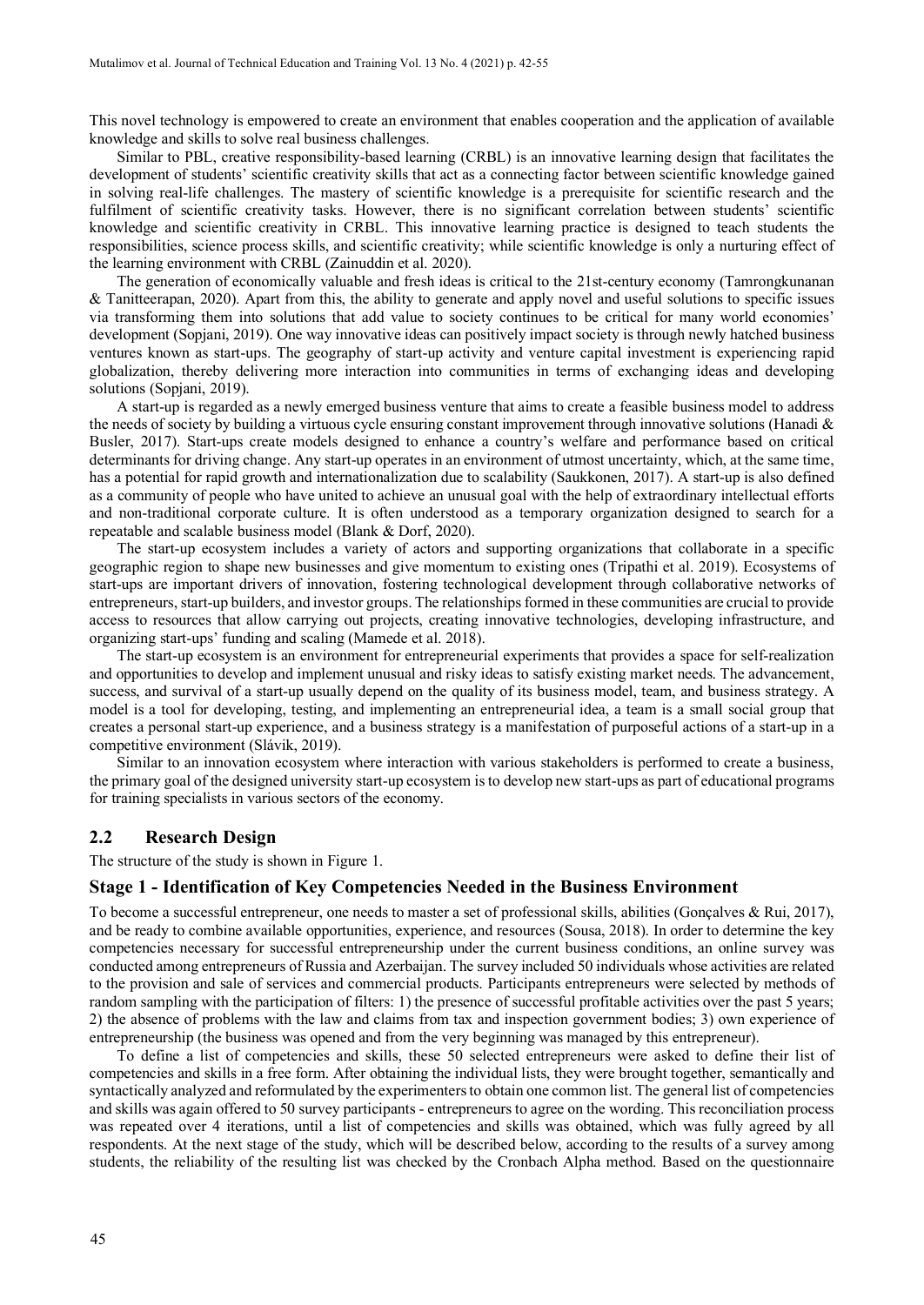results, the skills and abilities that are crucial and relevant to carry out entrepreneurial activities and able to impact the effectiveness and efficiency of business processes significantly were identified (Figure 2).



**Fig. 1 - Structure of the study**

*\*developed by the author*



**Fig. 2 - Key competencies of a successful entrepreneur** *\*developed by the author*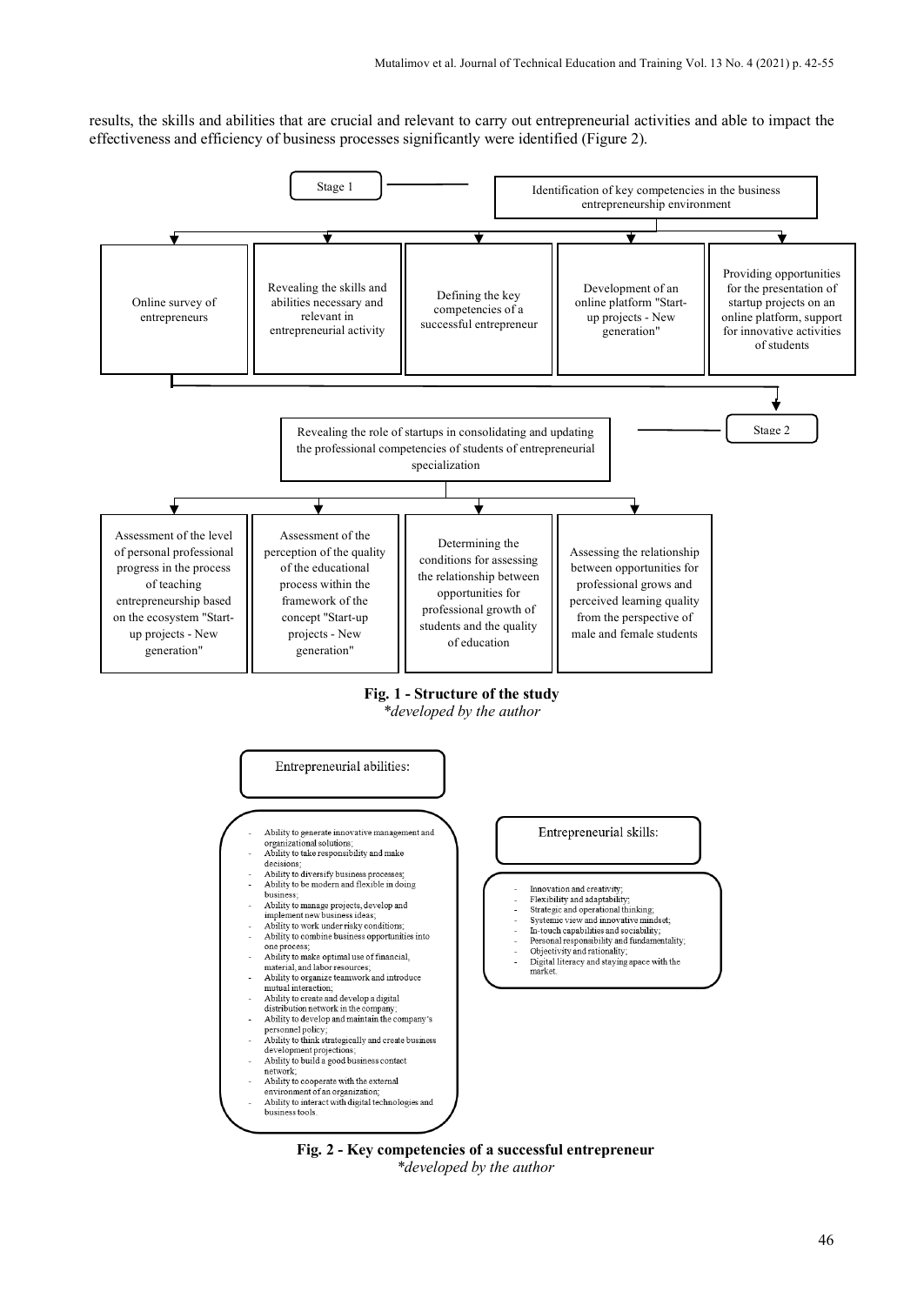To consolidate and update the professional competencies of individuals studying entrepreneurship, in universities enrolled in the experiment, the online platform "Start-up Projects - New Generation" was developed. It united innovative ideas and start-ups of students from the Peoples' Friendship University of Russia, Azerbaijan State University of Economics, Herzen State Pedagogical University of Russia, Tomsk State University of Control Systems and Radioelectronics, Moscow Aviation Institute, and Plekhanov Russian University of Economics. Functionally, the developed startup ecosystem was aimed at:

- stimulating the formation of professional interest in entrepreneurship among students;
- generating innovative ideas and developing entrepreneurship skills in students;
- providing the necessary conditions for students to create and launch a viable business;
- increasing the speed of transformation of innovations and knowledge into new enterprises;
- providing opportunities for start-ups' presentation, finding partners, investors, and interested parties;
- promoting cooperation and financial support for start-up projects' development;
- providing information support to start-up enterprises and opportunities for scaling business processes;
- conducting joint training and offering mentorship programs to young entrepreneurs in the process of developing and introducing innovative products and services to national and international markets.

Various innovative learning models aimed at expanding scientific knowledge and experience of their practical application in real socio-economic processes are being introduced in modern higher education institutions' training strategies. The "Start-up Projects - New Generation" concept of preparing future entrepreneurs was based on problembased learning, creative responsibility-based learning, as well as modelling, simulation, and role-playing approaches. A practical incentive for students to acquire and consolidate professional competencies was the program for developing and promoting entrepreneurial start-ups based on the "Start-up Projects - New Generation" digital platform.

The practical entrepreneurship training in the "Start-up Projects - New Generation" ecosystem included teachers of specialized economic disciplines, psychology, negotiation techniques, students and visiting business specialists and real businessmen as participants in role cases. Business modelling programs, such as "Arena", were used to create changing business conditions in the process of solving real-life cases, modelling business growth and development processes, changing the introductory conditions of action in the markets, modelling a competitive environment. The ecosystem allowed all students' projects to be saved in such a way that they could follow the stages of business development, solving real-life problems proposed by teachers and invited representatives of real business from their real experience. Thus, the effect of continuity and coherence in the perception of the entrepreneurship process was created. The individual elements of the implemented concept described below were implemented in the form of role-playing games, software and rolebased simulations, discussions with representatives of real business and teachers.

## **Stage 2 - The Role of Start-Ups in Strengthening and Improving the Professional Competencies of Student Entrepreneurs.**

The next stage of the educational experiment was to study the impact of developing and implementing start-ups on strengthening and improving the professional competencies of students majoring in entrepreneurship. At this research stage, the effectiveness of start-ups as pedagogical tools for raising a successful business elite was determined. In total, the study involved 395 individuals who took an active part in entrepreneurial initiatives aimed at creating and implementing start-ups "Start-up Projects - New Generation" (Table 1).

### **2.3 Participants**

An experimental survey in the form of a survey was conducted with the participation of 395 students of all grades from 5 Russian students (Peoples' Friendship University of Russia, Herzen State Pedagogical University of Russia, Tomsk State University of Control Systems and Radioelectronics, Moscow Aviation Institute, Plekhanov Russian University of Economics) and one Azerbaijani university (Azerbaijan State University of Economics). Students represent 7 different Entrepreneurship and Business Specialized Institutes and Departments of the named universities (Table 1).

| Number of<br>respondents | <b>Degree</b><br>Level | <b>Educational Program</b>    | <b>Institute/Department</b> | University           |  |  |
|--------------------------|------------------------|-------------------------------|-----------------------------|----------------------|--|--|
| 57                       | МA                     | <b>International Project</b>  | Institute of World          | Peoples' Friendship  |  |  |
|                          |                        | Management                    | <b>Economy and Business</b> | University of Russia |  |  |
| 71                       |                        | <b>International Business</b> |                             |                      |  |  |
|                          |                        | Management                    |                             |                      |  |  |
| 23                       | MA                     | Management                    | Department of Business      | Azerbaijan State     |  |  |
| 18                       |                        | <b>Business Organization</b>  | and Management              | University of        |  |  |
|                          |                        | and Management                |                             | Economics            |  |  |

#### **Table 1 - Research participants**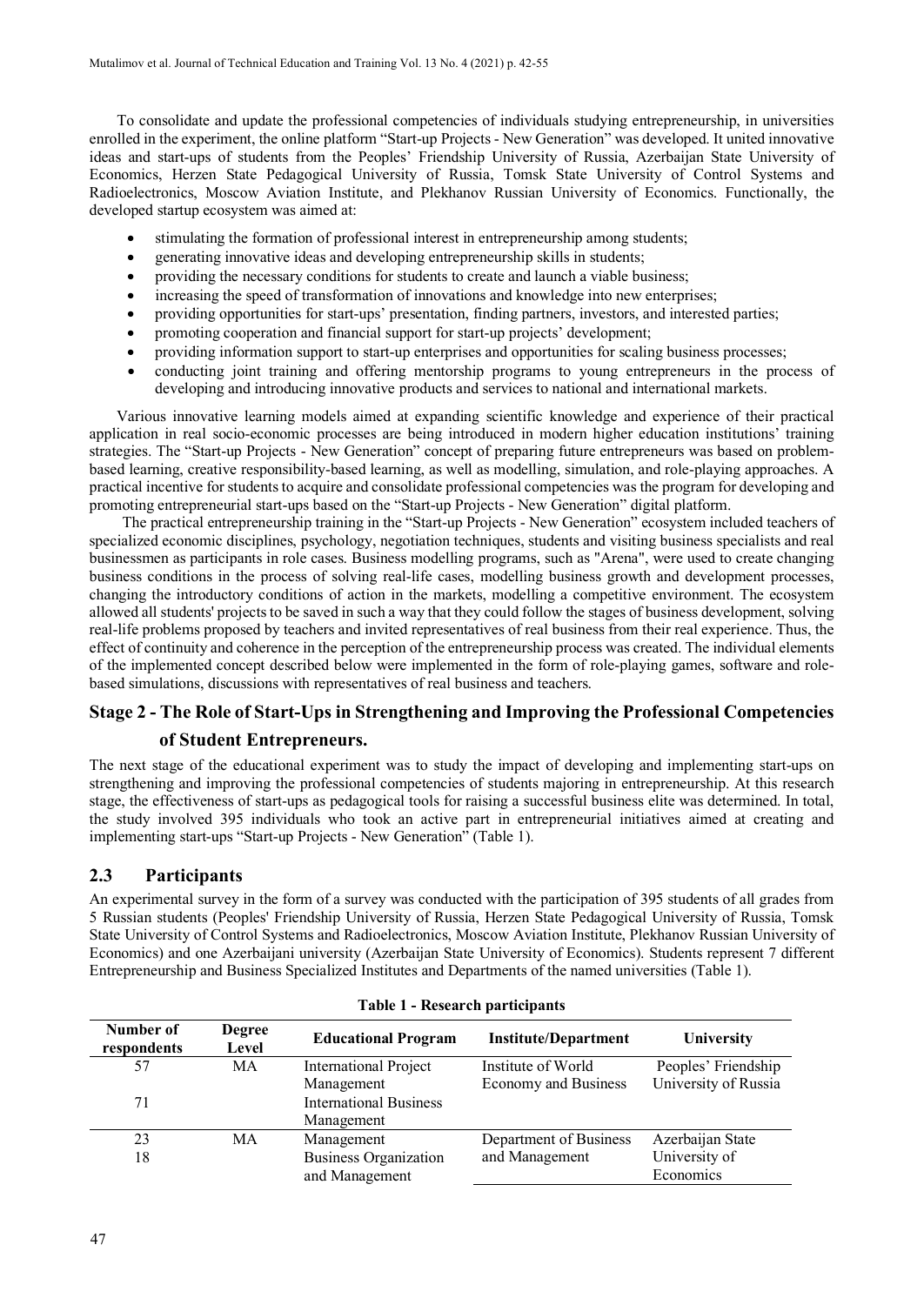| <b>Table 1 - Continue</b>       |                        |                                                                                        |                                                               |                                                                                |  |  |
|---------------------------------|------------------------|----------------------------------------------------------------------------------------|---------------------------------------------------------------|--------------------------------------------------------------------------------|--|--|
| Number of<br><b>Respondents</b> | <b>Degree</b><br>Level | <b>Educational Program</b>                                                             | University                                                    |                                                                                |  |  |
| 12                              |                        | Economics and<br>Management of<br>Production and Services                              |                                                               |                                                                                |  |  |
| 57                              | MA                     | <b>International Project</b><br>Management<br><b>International Business</b>            | Institute of World<br><b>Economy and Business</b>             | Peoples' Friendship<br>University of Russia                                    |  |  |
| 71                              |                        | Management                                                                             |                                                               |                                                                                |  |  |
| 23                              | MA                     | Management                                                                             | Department of Business                                        | Azerbaijan State                                                               |  |  |
| 18                              |                        | <b>Business Organization</b><br>and Management                                         | and Management                                                | University of<br>Economics                                                     |  |  |
| 12                              |                        | Economics and<br>Management of<br>Production and Services                              |                                                               |                                                                                |  |  |
| 19                              | MA                     | Management                                                                             | Institute of Economics                                        | Herzen State                                                                   |  |  |
| 28                              |                        | Personnel Management                                                                   | and Management                                                | Pedagogical                                                                    |  |  |
| 16                              |                        | Entrepreneurship in<br>Education                                                       |                                                               | University of Russia                                                           |  |  |
| 14                              | MA                     | Innovation                                                                             | Department of<br><b>Innovation Management</b>                 | <b>Tomsk State</b><br>University of<br>Control Systems and<br>Radioelectronics |  |  |
| 18                              |                        | Project Management<br>(Management)                                                     | Department of<br>Economics                                    | Moscow Aviation<br>Institute                                                   |  |  |
| 26                              |                        | <b>Business Management</b><br>(Management)                                             |                                                               |                                                                                |  |  |
| 13                              | MA                     | Corporate and Social<br>Entrepreneurship<br>(Economics)                                | Institute of Management<br>and Social-economical<br>Designing | Plekhanov Russian<br>University of<br>Economics                                |  |  |
| 17                              |                        | Technological<br>Entrepreneurship and<br><b>Blockchain Technologies</b><br>(Economics) |                                                               |                                                                                |  |  |
| 18                              |                        | <b>Digital Business</b><br>Transformation<br>(Economics)                               |                                                               |                                                                                |  |  |
| 27                              |                        | <b>Digital Business</b><br>(Business Informatics)                                      | Institute of Digital<br>Economics and<br>Information          |                                                                                |  |  |
| 18                              |                        | Digital Economy<br>Technologies (Business<br>Informatics)                              | Technologies                                                  |                                                                                |  |  |

*\*developed by the author*

The key competencies of a successful entrepreneur, identified as a result of a preliminary survey of business representatives, laid the foundation for students' educational progress self-assessment according to the Likert scale.

### **2.4 Instrument and Data Analysis**

The analysis of the data obtained in the course of the survey was carried out on the basis of a study of the descriptive statistics of the study of self-esteem of students in accordance with a 4-point Likert scale for each individual competence or skill identified by the authors separately. The percentages of participants were determined for each individual assessment. The Cronbach Alpha test was used to determine the reliability and internal consistency of the assessment method used, as well as the reliability of students' self-assessment. Assessing by pre-test and post-test was difficult in this case due to the fact that the course involved the development of understanding and general skills that can hardly be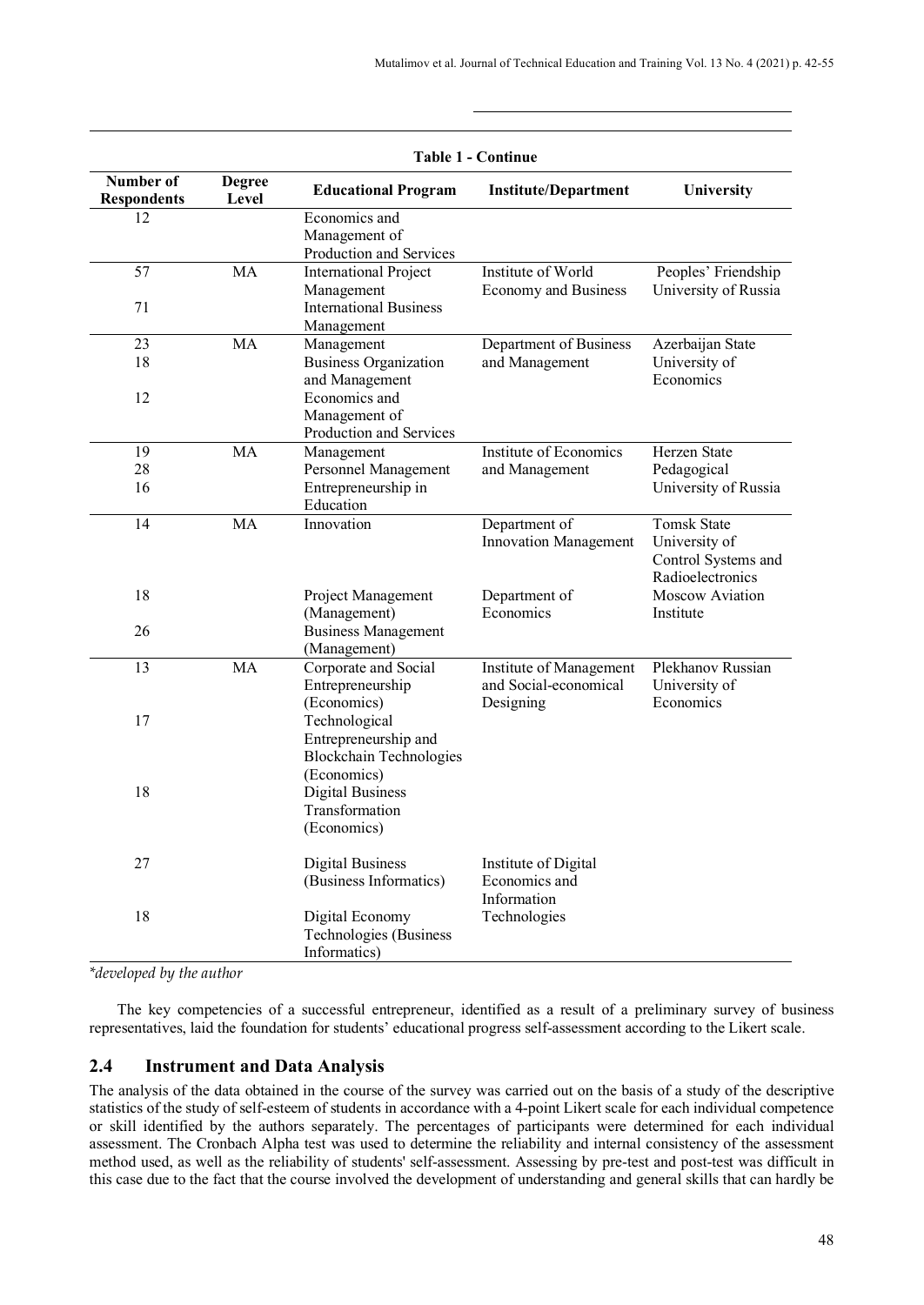assessed by objective testing. Obtaining such an integral test is the goal of further research in this direction. The study of the results of the survey of Cronbach Alpha methods showed a high internal consistency of the characteristics describing the studied object ( $\alpha = .821$ ). This result allows the descriptive statistics to be judged to be more representative.

## **2.5 Ethical issues**

The survey was conducted based on the personal consent and anonymity of the study participants. No personal data of the participants were collected, analyzed or stored. The questionnaires were collected using specially created email addresses associated with each of the participants, but so that the study authors did not know which addresses belong to whom. The use of a special learning environment and the practical entrepreneurship training did not affect other elements of the student's curriculum or their assessment.

## **3. Results**

Students assessed the level of their professional progress after the practical entrepreneurship training in the "Start-up Projects - New Generation" ecosystem according to four options: "Very Good", "Good", "Bad", and "Very Bad" (Table 2).

| Table 2 - Assessment of personal professional growth during entrepreneurship training within the "start-up |  |
|------------------------------------------------------------------------------------------------------------|--|
| projects - new generation" ecosystem                                                                       |  |

|                                                                         | $N = 395$   |                |      |           |  |
|-------------------------------------------------------------------------|-------------|----------------|------|-----------|--|
| Competencies of a successful entrepreneur                               | Level $(%)$ |                |      |           |  |
|                                                                         | Very bad    | <b>Bad</b>     | Good | Very good |  |
| Entrepreneurial abilities:                                              |             |                |      |           |  |
| Ability<br>innovative<br>${\rm to}$<br>generate<br>management<br>and    |             |                | 33   | 67        |  |
| organizational solutions                                                |             |                |      |           |  |
| Ability to take responsibility and make decisions                       |             | 13             | 42   | 45        |  |
| Ability to diversify business processes                                 |             | 23             | 45   | 32        |  |
| Ability to be modern and flexible in doing business                     |             | $\overline{a}$ | 25   | 75        |  |
| Ability to manage projects, develop and implement new<br>business ideas |             |                | 21   | 79        |  |
| Ability to work under risky conditions                                  |             | 15             | 69   | 16        |  |
| Ability to combine business opportunities into one process              |             | 45             | 32   | 23        |  |
| Ability to make optimal use of financial, material, and labor           |             | 23             | 67   | 10        |  |
| resources                                                               |             |                |      |           |  |
| Ability to organize teamwork and introduce mutual<br>interaction        |             |                | 21   | 79        |  |
| Ability to create and develop a digital distribution network            |             | 17             | 59   | 24        |  |
| in the company                                                          |             |                |      |           |  |
| Ability to develop and maintain the company's personnel                 |             | 3              | 80   | 17        |  |
| policy                                                                  |             |                |      |           |  |
| Ability to think strategically and create business                      |             |                | 89   | 11        |  |
| development projections                                                 |             |                |      |           |  |
| Ability to build a good business contact network                        |             |                | 36   | 64        |  |
| Ability to cooperate with the external environment of an                |             |                | 79   | 21        |  |
| organization                                                            |             |                |      |           |  |
| Ability to interact with digital technologies and business              |             |                | 82   | 18        |  |
| tools                                                                   |             |                |      |           |  |
| <b>Average score</b>                                                    | $\bf{0}$    | 9.3            | 52   | 38.7      |  |
| <b>Standard deviation</b>                                               |             | 2.12           | 4.55 | 4.99      |  |
| Entrepreneurial skills:                                                 |             |                |      |           |  |
| Innovation and creativity                                               |             |                | 18   | 82        |  |
| Flexibility and adaptability                                            |             |                | 25   | 75        |  |
| Strategic and operational thinking                                      |             |                | 10   | 90        |  |
| Systemic view and innovative mindset                                    |             |                | 35   | 65        |  |
| In-touch capabilities and sociability                                   |             |                | 10   | 90        |  |
| Personal responsibility and fundamentality                              |             |                | 40   | 60        |  |
| Objectivity and rationality                                             |             |                | 32   | 68        |  |
| Digital literacy and staying apace with the market                      |             |                | 39   | 61        |  |
| Average score                                                           |             |                | 26.1 | 73.9      |  |
| <b>Standard deviation</b>                                               |             |                | 1.64 | 1.64      |  |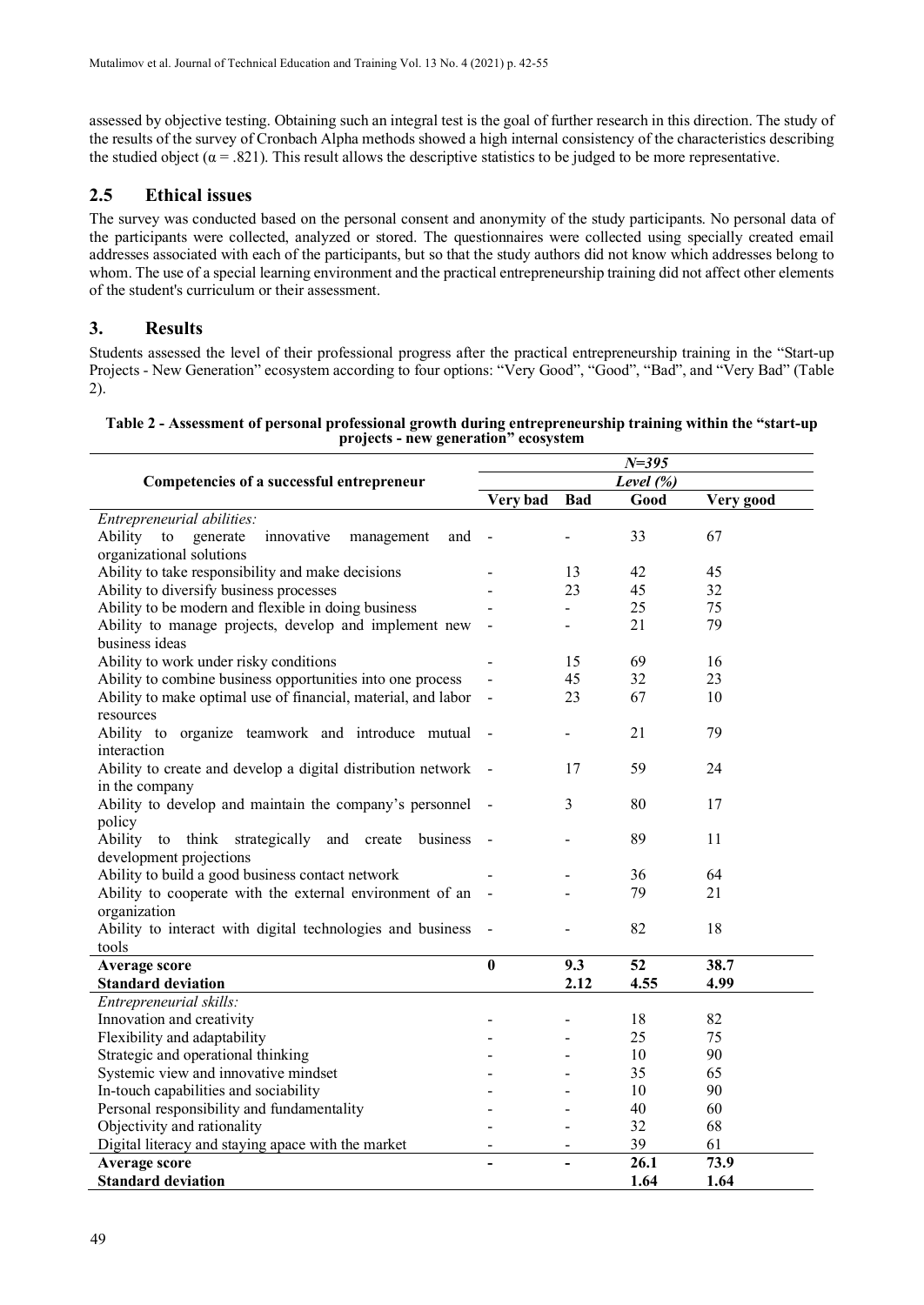#### *\*developed by the author*

The obtained survey results make it clear that practical experience in developing start-ups has a significant impact on students' progress in acquiring and consolidating entrepreneurial skills and abilities. Respondents enrolled demonstrated a fairly high level of confidence in personal skills and abilities. Working with projects developed the ability to generate innovative management and organizational solutions (67% - very good, 33% - good); manage projects and develop and implement new business ideas (79% - very good, 21% - good); make business contacts (64% - very good, 36% - good); organize teamwork and introduce mutual interaction (79% - very good, 21% - good); work under risky conditions (16% - very good, 69% - good); develop and maintain the company's personnel policy (17% - very good, 80% - good); think strategically and create business development projections (11% - very good, 89% - good); cooperate with the external environment of an organization (21% - very good, 79% good); and interact with digital technologies and business tools (18% very good, 82% good). On average, 52% of involved students had good entrepreneurial skills, 38.7% - very good, and 9.3% - poor.

Apart from this, study respondents highly evaluated the level of entrepreneurial skills acquired and strengthened in the course of developing start-ups, in particular, innovation and creativity (82%), flexibility and adaptability (75%), strategic and operational thinking (90%), systemic view and innovative mindset (65%), in-touch capabilities and sociability (90%), personal responsibility and fundamentality (60%), objectivity and rationality (68%), digital literacy and staying apace with the market (61%).

The next research stage was directed at studying the impact of start-up development practice on the subjective quality of the educational process. The corresponding investigation was performed from the students' standpoint (Table 3).

|                                                                                                                                                                                                                                                                                                  | $N = 395$ |                      |                               |       |                   |
|--------------------------------------------------------------------------------------------------------------------------------------------------------------------------------------------------------------------------------------------------------------------------------------------------|-----------|----------------------|-------------------------------|-------|-------------------|
|                                                                                                                                                                                                                                                                                                  |           |                      | Level $(%)$                   |       |                   |
| <b>Evaluation criteria</b>                                                                                                                                                                                                                                                                       |           | Strongly<br>disagree | Rather agree<br>than disagree | Agree | Strongly<br>agree |
| Working with start-up projects allowed bringing my business                                                                                                                                                                                                                                      |           |                      | 6                             | 25    | 69                |
| ideas into reality                                                                                                                                                                                                                                                                               |           |                      |                               |       |                   |
| Learning within the framework of start-up developments has -<br>actualized the need for constant professional growth and self-<br>improvement                                                                                                                                                    |           |                      |                               | 24    | 76                |
| Start-up development consolidated the knowledge and skills -<br>acquired during university study                                                                                                                                                                                                 |           |                      |                               | 10    | 90                |
| Introduction of practical tools for creating and developing my<br>own business into educational practice increased my interest in<br>acquiring professional knowledge                                                                                                                            |           |                      |                               | 7     | 93                |
| Start-up projects act as a useful tool when studying<br>entrepreneurship                                                                                                                                                                                                                         |           |                      |                               | 11    | 89                |
| Personal start-up project development allowed revealing my<br>potential as an entrepreneur and helped in identifying the<br>strategic vectors of my future professional development                                                                                                              |           |                      |                               | 33    | 67                |
| Development and promotion of a personal start-up project made<br>it possible to put the acquired educational experience into<br>practice                                                                                                                                                         |           |                      |                               | 29    | 71                |
| The use of the "Start-up Projects - New Generation" platform<br>expanded the scope of my views on doing business and became<br>an activator in generating new ideas for developing my own<br>business in the future                                                                              |           |                      |                               | 10    | 90                |
| The concept of partnership within the "Start-up Projects - New<br>Generation" ecosystem defined my attitude to establishing<br>business relationships and expanded the scope of my business<br>contacts, strategically important for future professional activity                                |           |                      |                               | 5     | 95                |
| The introduction of the "Start-up Projects - New Generation"<br>concept into educational practice and the provision of practical<br>learning opportunities enhanced the quality of the educational<br>product drastically, making it much more interesting and highly-<br>demanded on the market |           |                      |                               | 25    | 75                |

#### **Table 3 - Subjective assessment of the educational process quality within the framework of the "start-up projects - new generation" concept**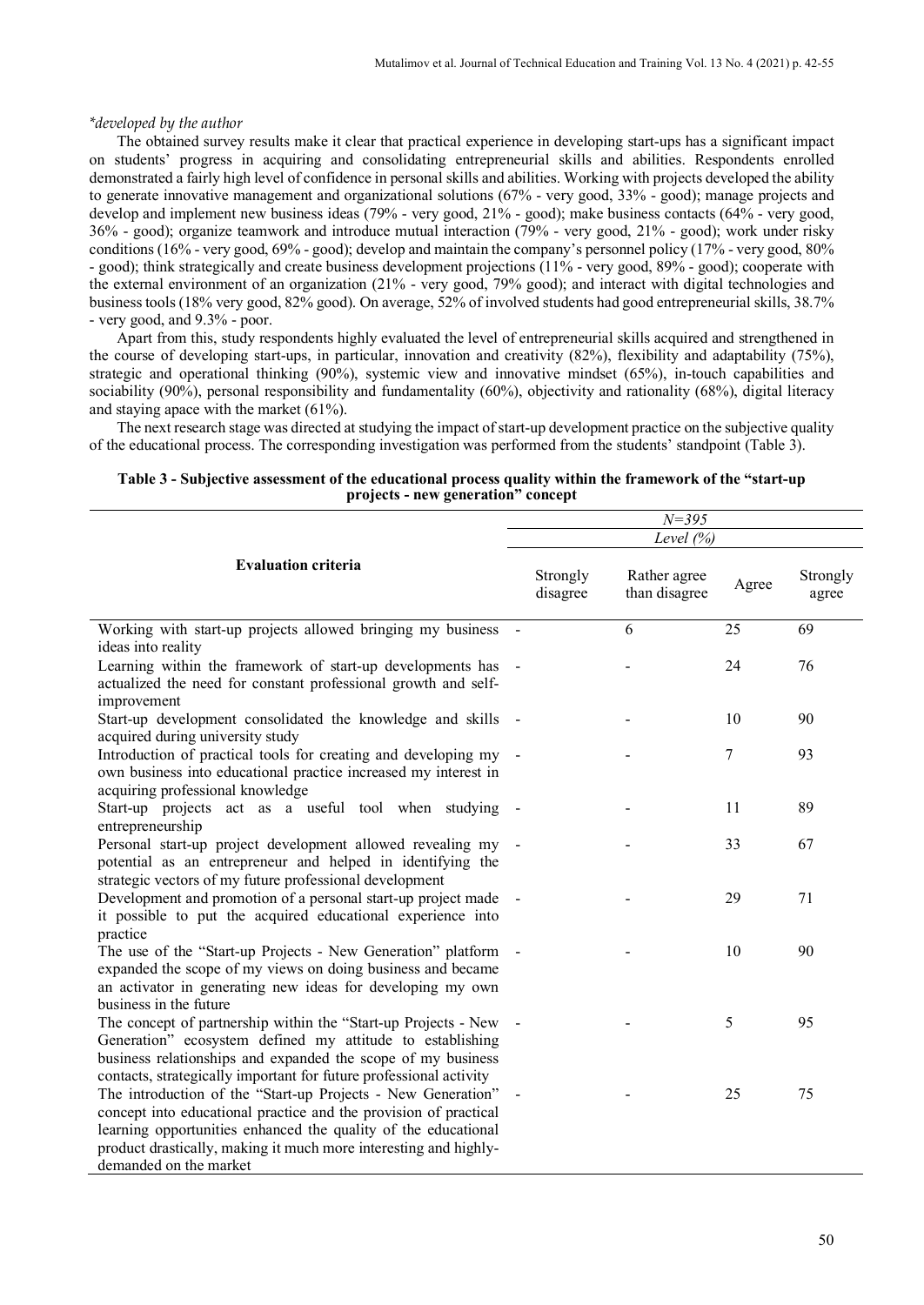| Table 3 - Continue                                                                                               |                      |                                        |              |                   |  |  |  |  |
|------------------------------------------------------------------------------------------------------------------|----------------------|----------------------------------------|--------------|-------------------|--|--|--|--|
|                                                                                                                  | $N = 395$            |                                        |              |                   |  |  |  |  |
|                                                                                                                  | Level $(\% )$        |                                        |              |                   |  |  |  |  |
| <b>Evaluation criteria</b>                                                                                       | Strongly<br>disagree | Rather agree<br>Agree<br>than disagree |              | Strongly<br>agree |  |  |  |  |
| Ability to convert theoretical knowledge into practical value -<br>greatly influenced my involvement in training |                      |                                        | 6            | 94                |  |  |  |  |
| Average score<br><b>Standard deviation</b>                                                                       |                      | 0.5<br>0.14                            | 16.8<br>1.65 | 82.6<br>1.75      |  |  |  |  |

**Table 3 - Continue**

*\*developed by the author*

Given the results of the survey describing students' perception of the quality of the educational content, one can assert that the "Start-up Projects - New Generation" is an effective and innovative educational method in entrepreneurs' training that can notably influence the development of actual professional competencies. The work with start-up projects provided students with the opportunity to implement personal business ideas into reality (69%); made it possible to put the acquired educational experience into practice (71%); actualized the need for constant professional self-development and self-improvement (76%); consolidated knowledge and skills gained during university study (90%); increased the interest in accumulating professional knowledge (93%); enhanced respondents' involvement in training (94%); made it possible to reveal personal potential and identify strategic vectors of future professional development (67%); became an activator in the generation of new ideas for business development (90%); and expanded the scope of contacts strategically important for future professional activity (95%).

Consequently, the introduction of the "Start-up Projects - New Generation" ecosystem into educational practice and the ability to "turn knowledge into action" increase the quality of a comprehensive educational product, making it exciting and in-demand on the educational market. Hence, start-up projects in business education are given the title of effective learning methods.

After analyzing the results of assessing the subjective perception of the quality of the educational process within the framework of the concept of "Start-up projects - New generation", we determined the conditions for assessing the relationship between the opportunities for professional growth of students and the perceived quality of education (Figure 3).



**Fig. 3 - Conditions for assessing the relationship between professional grows opportunities and perceived educational quality** *\*developed by the author*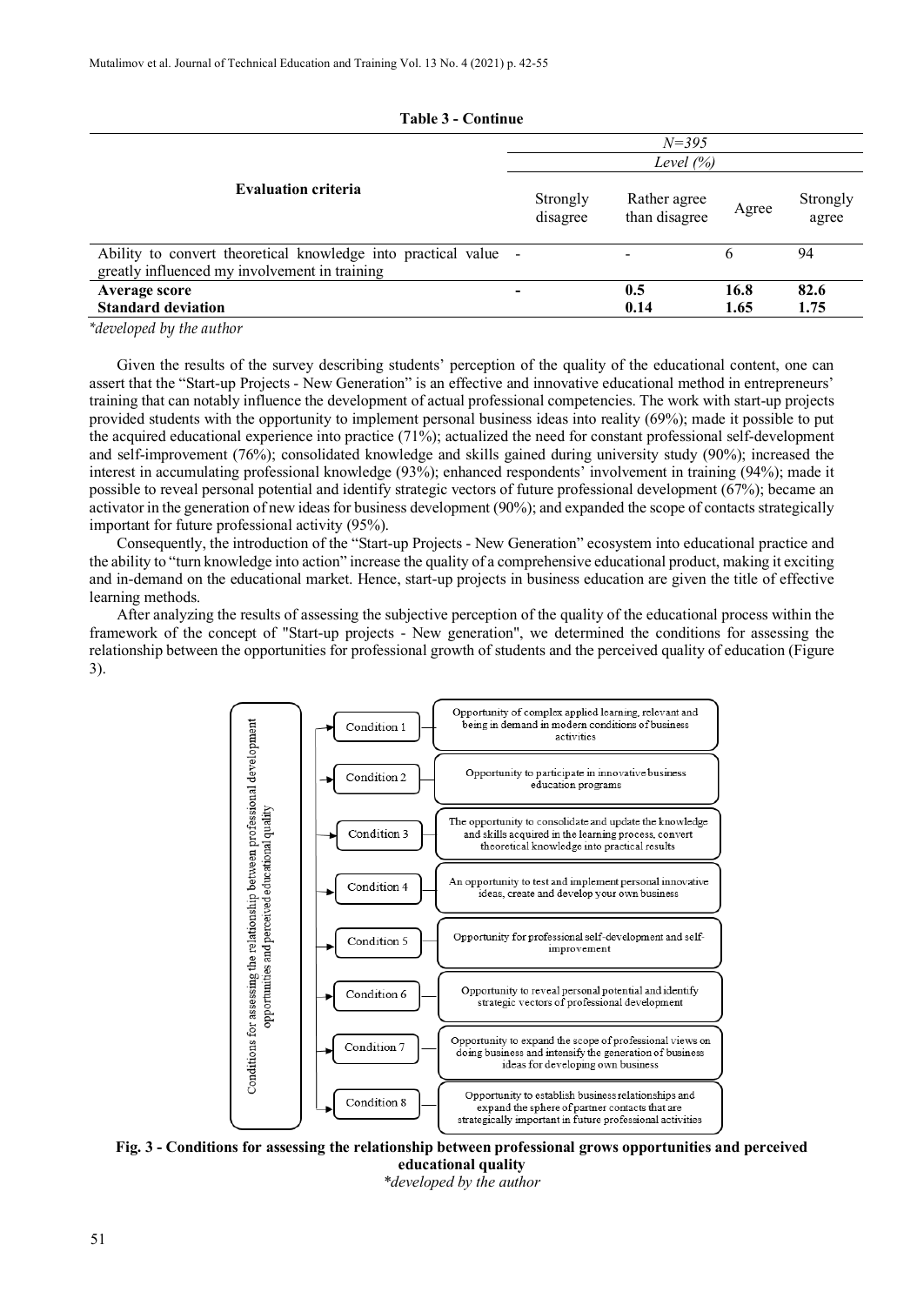

The participants in the educational experiment were asked to assess the degree to which conditions influence their personal perception of the quality of education. The evaluation results are shown in Figure. 4.

#### **Fig. 4 - Relationship between opportunities for professional growth and perceived quality of learning (influence in %)** *\*developed by the author*

From the perspective of male students, the key conditions affecting their perceived learning quality are:

- Priority 1 comprehensive applied training, relevant and in demand in modern business conditions;
- Priority 2 expanding the scope of professional views on doing business and activating the generation of business ideas for developing their own business;
- Priority 3 establishing business relations and expanding the sphere of partner contacts, strategically significant in future professional activities

From the perspective of female students, the key conditions affecting their perceived learning quality are:

- Priority 1 training in innovative business education programs;
- Priority 2 providing opportunities for professional self-development and self-improvement;
- Priority 3 providing opportunities for unlocking personal potential and identifying strategic vectors of professional development.

## **4. Discussion**

In order to maintain the relevance of educational programs for the modern generation of students and meet the market demand for a high-quality workforce, higher education institutions are to create an ecosystem of entrepreneurship, as well as revolutionize and develop sustainable and innovative solutions for various sectors of the economy. Existing educational strategies for training specialists in the field of entrepreneurship should include innovative practical activities aimed at projecting, developing, and supporting new business models, products, and services that satisfy the demands of society and are of value to the national economy.

It is generally acknowledged that the educational system of universities should provide an academic environment that can serve as a catalyst for start-ups. Although innovation ecosystems can emerge and grow organically, this process can also be promoted and then managed through conscious intervention. When ecosystem elements are present but cannot be combined, resources must be controlled by a strong player willing to take the lead. A university can serve as an ecosystem organizer that strategically applies its intellectual, reputational, and financial capital to create and support this ecosystem through interaction and leadership. Supporting the innovation ecosystem, developing new enterprises and external partnerships, when managed properly, can be fully consistent with cherished academic values, thereby strengthening the university's resource base. This is especially relevant for public universities experiencing a reduction in state financial support and thus have to be more innovative and entrepreneurial (Heaton et al. 2019).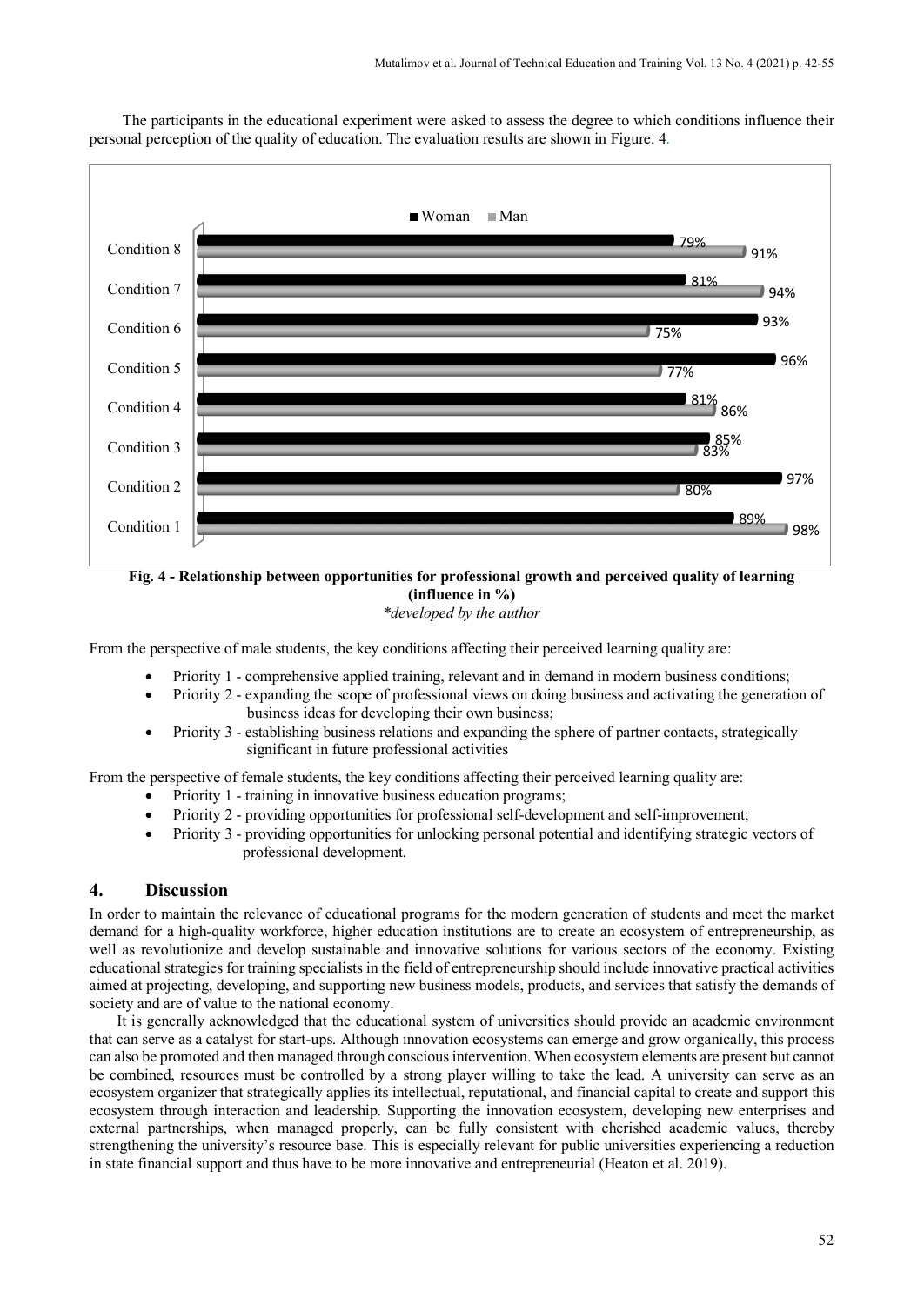One way to connect higher education institutions to the entrepreneurship ecosystem and provide real-world training to entrepreneurs is to run a shared facility incubator that offers a combination of training, mentoring, and infrastructure resources. Entrepreneurship learning and incubation (including mentoring) are key areas in which higher education establishments can directly contribute to new start-ups' quantity and quality.

Traditional methods of teaching entrepreneurship in universities mainly include less effective theoretical approaches in terms of motivating students to do business. This leads to the fact that such practices develop a passive attitude towards future professional activities rather than promote active participation. Experiential entrepreneurship teaching methods in universities that involve practical activities and active participation can be considered crucial for developing students' entrepreneurial interest in starting and developing a business. The introduction of experimental practical activities boosts the desire to be engaged in entrepreneurial activity even during university study (Olokundun et al. 2018). In such a manner, in India, there is a trend towards direct collaboration between teachers and students to create joint start-ups.

A study on the relationship between entrepreneurial education and entrepreneurial thinking conducted at several Indonesian universities in Malang showed that entrepreneurship education positively influences entrepreneurial selfefficacy, entrepreneurial attitude, and the entrepreneurial mindset. Whereas entrepreneurial self-efficacy promotes the development of an entrepreneurial attitude instead of an entrepreneurial mindset, entrepreneurial attitude plays a fundamental role in maintaining entrepreneurship education and self-efficacy towards students' entrepreneurial mindset (Wardana et al. 2020). In this study, the researher assessed the relationship between the opportunities for professional growth of students in entrepreneurial specialities and the perceived quality of education. The results of the assessment demonstrated the positive impact of the conditions for gaining applied educational entrepreneurial experience on the perceived quality of education.

Intention as a starting point for self-employment and launching new businesses is critical when developing a startup. Several Korean researchers have examined the effect of business start-up education on satisfaction with the training underwent and entrepreneurial intentions of restaurant founders who started their business after start-up courses. Scholars denote that entrepreneurial education has a notable positive influence on entrepreneurial intentions and beneficially affects overall satisfaction with the training taken (Hwang et al. 2017).

Entrepreneurship education should cover both theoretical aspects of entrepreneurship and the required business skills. Students must understand that being an entrepreneur requires a completely different attitude than being an employee. An entrepreneur must possess strategic and operational thinking and be able to design and implement innovative solutions to maintain the efficiency and growth of the company. Those wishing to become entrepreneurs must also understand the role of innovation for commercialisation and business efficiency increase.

#### **5. Conclusions**

The study defined the role of start-ups in strengthening and upgrading the professional competencies of students of vocational training programs. The results of surveying 395 students from Russia and Azerbaijan concerning their assessment of the educational training quality revealed that respondents' direct involvement in developing start-ups has a significant impact on progress in acquiring and consolidating entrepreneurial skills and abilities. What is more, students demonstrated a fairly high level of confidence in personal skills and abilities. The study uncovered that personal work with projects gives the required experience to generate innovative management and organizational solutions, manage entrepreneurial projects, develop and implement new business ideas, establish valuable contacts, coordinate teamwork, and work under risky conditions. Students with practical experience in developing start-ups remarked improvements in their ability to develop and maintain the company's personnel policy, think strategically and create business development projections, cooperate with the external environment of an organization, and interact with digital technologies and business tools. In addition to that, respondents highly assessed their vocational skills acquired and strengthened in the course of studying how to design and manage start-ups. The most well-developed skills appeared to be innovation and creativity, flexibility and adaptability, strategic and operational thinking, systemic view and innovative mindset, in-touch capabilities and sociability, personal responsibility and fundamentality, objectivity and rationality, as well as digital literacy and staying apace with the market.

Seeking to determine the influence of start-up developing practices on the subjective quality of the educational training process from the standpoint of students' opinion, the present study figured out the following. Practical experience with start-ups provided entrepreneurship students with an opportunity to implement personal business ideas into reality, bring the acquired educational experience into real practice, understand the need for continuous self-development and self-improvement, and consolidate knowledge and skills gained during university study. In general, the performed experimental vocational training raised students' interest in accumulating professional knowledge, enhanced overall respondents' involvement in the educational process, made it possible to reveal personal potential and identify strategic vectors of future professional development, initiated the generation of fresh ideas for business development, and expanded the scope of strategically important contacts. The research results may have implications in the creation of entrepreneurship training courses, with the aim of increasing student entrepreneurship motivation and enhancing their practical experience. Further research in this area should be aimed at studying the objectively assessed results of modelling the creation of a start-up as applied to the possible future practical activities of an entrepreneur.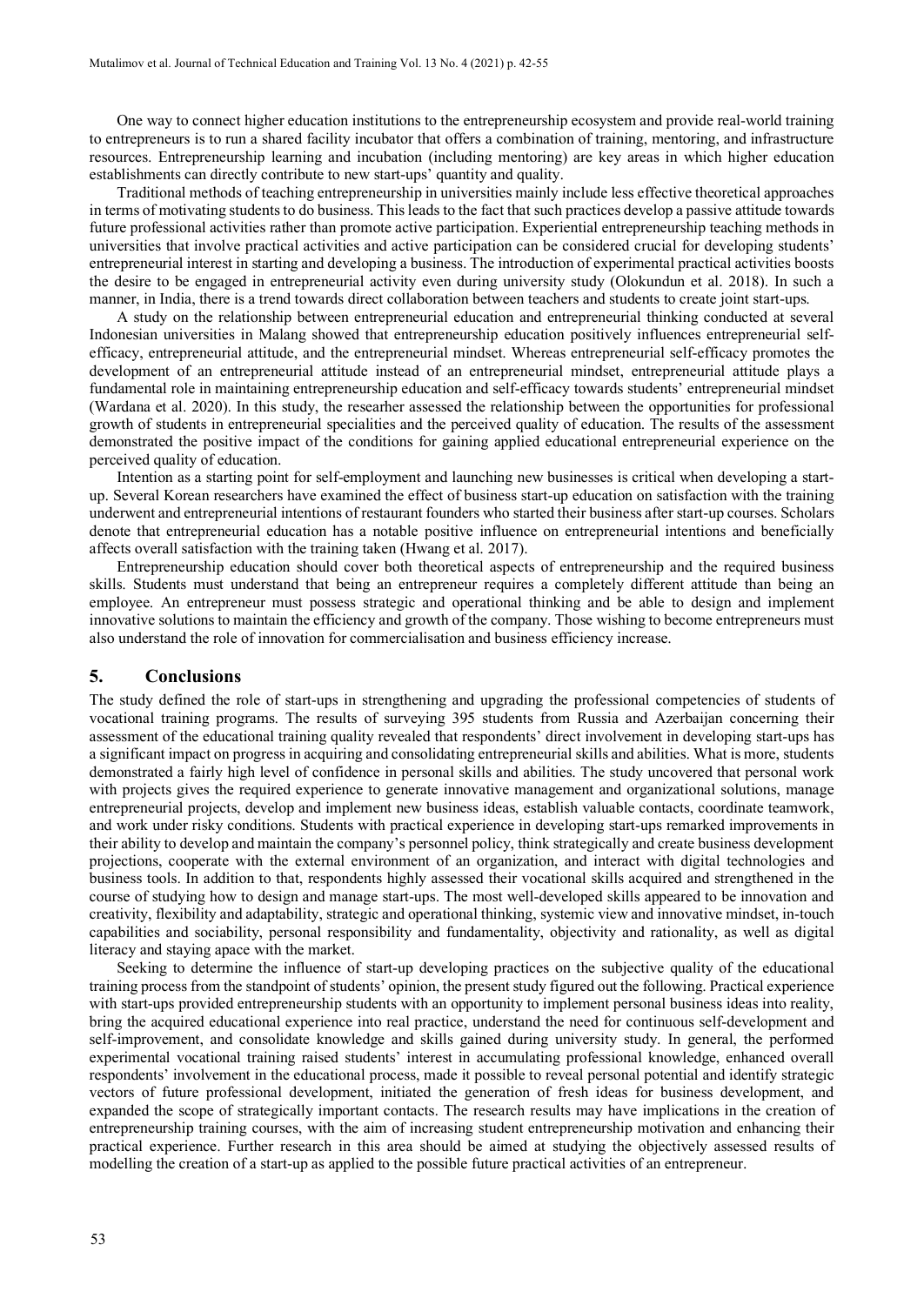## **5.1 Research Limitations**

The scientific experiment aimed to examine the effectiveness of implementing business environment practical tools in entrepreneurial education from the perspective of students' perception and attitude. In this regard, the evaluation of progress in professional competencies' acquisition and consolidation is subjective as based on students' self-assessments. Considering this, an ultimate judgment on the feasibility of further introduction of start-ups in education and the expansion of the "Start-up Projects - New Generation" ecosystem cannot be provided. Nevertheless, this study identifies levers of influence on students' involvement in educational activities, the effective manipulation of which can significantly impact the quality of future specialists' training due to the synergy of educational and practical activities.

#### **Acknowledgement**

This research did not receive any specific grant from funding agencies in the public, commercial, or not-for-profit sectors.

#### **References**

Amri, F., Djatmika, E. T., Wahyono, H., & Widjaja, S. U. M. (2020). The effect of using simulation on developing students' character education in learning economics. *International Journal of Instruction*, *13*(4), 375-392. https://doi.org/10.29333/iji.2020.13424a.

Aparicio, G., Iturralde, T., & Maseda, A. (2019). Conceptual structure and perspectives on entrepreneurship education research: A bibliometric review. *European Research on Management and Business Economics*, *25*(3), 105-113. https://doi.org/10.1016/j.iedeen.2019.04.003.

Azanza, G., Grama, S., & Bono, G. (2017). Entrepreneurship Education in Business Schools. Best practices and recommendations*. Equal Report for Orientation of Entrepreneurship Activity on Business Schools in Europe*. https://equal.network/wp-content/uploads/2018/10/1.-Entrepreneurship-Education-in-Business-Schools\_Project-report-Spain.pdf

Blank, S., & Dorf, B. (2020). The startup owner's manual: The step-by-step guide for building a great company. New York*:* John Wiley & Sons.

Darhim, Prabawanto, S., & Susilo, B. E. (2020). The effect of problem-based learning and mathematical problem posing in improving student's critical thinking skills. *International Journal of Instruction*, *13*(4), 103-116. https://doi.org/10.29333/iji.2020.1347a.

Duda, H. J., Susilo, H., & Newcombe, P. (2019). Enhancing different ethnicity science process skills: Problem-based learning through practicum and authentic assessment. *International Journal of Instruction*, *12*(1), 1207-1222. https://doi.org/10.29333/iji.2019.12177a.

Fellnhofer, K. (2017). The power of passion in entrepreneurship education: Entrepreneurial role models encourage passion? *Journal of Entrepreneurship Education*, *20*(1), 58-87.

Galvão, A., Ferreira, J. J., & Marques, C. (2018). Entrepreneurship education and training as facilitators of regional development: A systematic literature review. *Journal of Small Business and Enterprise Development, 25*(1), 17-40. https://doi.org/10.1108/JSBED-05-2017-0178.

Gleason, N. W. (2018). *Higher education in the era of the fourth industrial revolution.* Springer. https://doi.org/10.1007/978-981-13-0194-0\_1.

Gonçalves, A., & Rui, N. (2017). Designing higher education digital course to boost entrepreneurship competencies. In *EDULEARN 2017 Conference* (pp. 5178-5184). July 4-5, Barcelona, Spain. https://doi.org/10.3390/admsci8020018.

Hanadi, A. M., & Busler, M. (2017). Challenges and opportunities of innovation and incubators as a tool for knowledgebased economy. *Journal of Innovation and Entrepreneurship, 6*, 15. https://doi.org/10.1186/s13731-017-0075-y.

Heaton, S., Siegel, D. S., & Teece, D. J. (2019). Universities and innovation ecosystems: A dynamic capabilities perspective. *Industrial and Corporate Change*, *28*(4), 921-939. https://doi.org/10.1093/icc/dtz038.

Henry, C., & Lewis, K. (2018). A review of entrepreneurship education research: Exploring the contribution of the Education+ Training special issues. *Education+ Training, 60*(3), 263-286. https://doi.org/10.4324/9781315197227

Hwang, G. S., Kim, H. S., & Park, D. S. (2017). The analysis on causal relationship between business startup education and entrepreneurial intention. *The Journal of Distribution Science*, *15*(3), 27-37. https://doi.org/10.15722/jds.15.3.201703.27.

Mamede, K. O. B., de Lima Escalfoni, R. E., & Oliveira, J. (2018). Identifing social and technical aspects in the startup ecosystem in Rio de Janeiro State. In *BiDu-Posters@ VLDB. CEUR-WS* (pp. 1-15.) Rio de Janeiro, Brasilia.